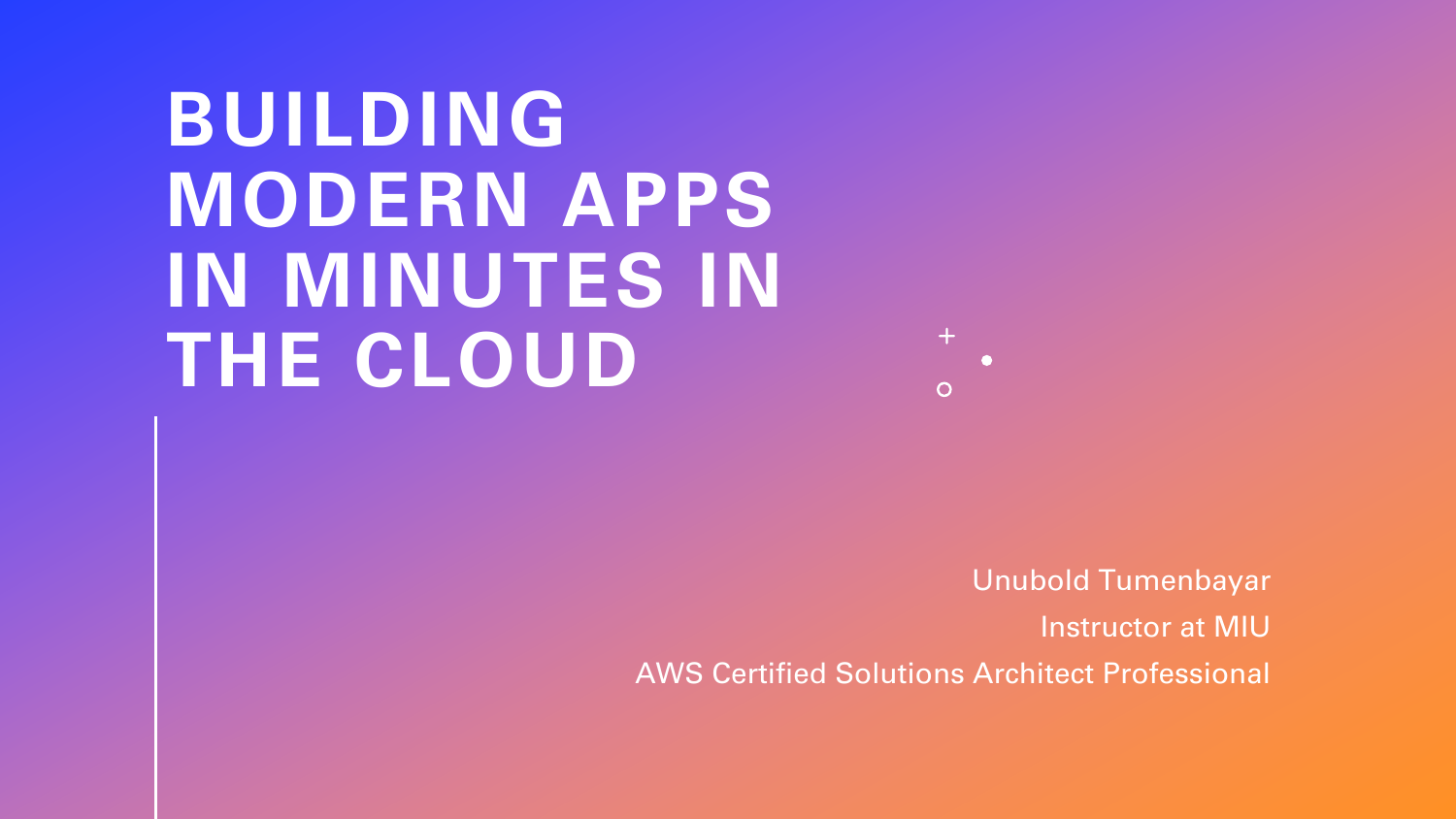

# **AGENDA**

The Cloud GraphQL AWS Amplify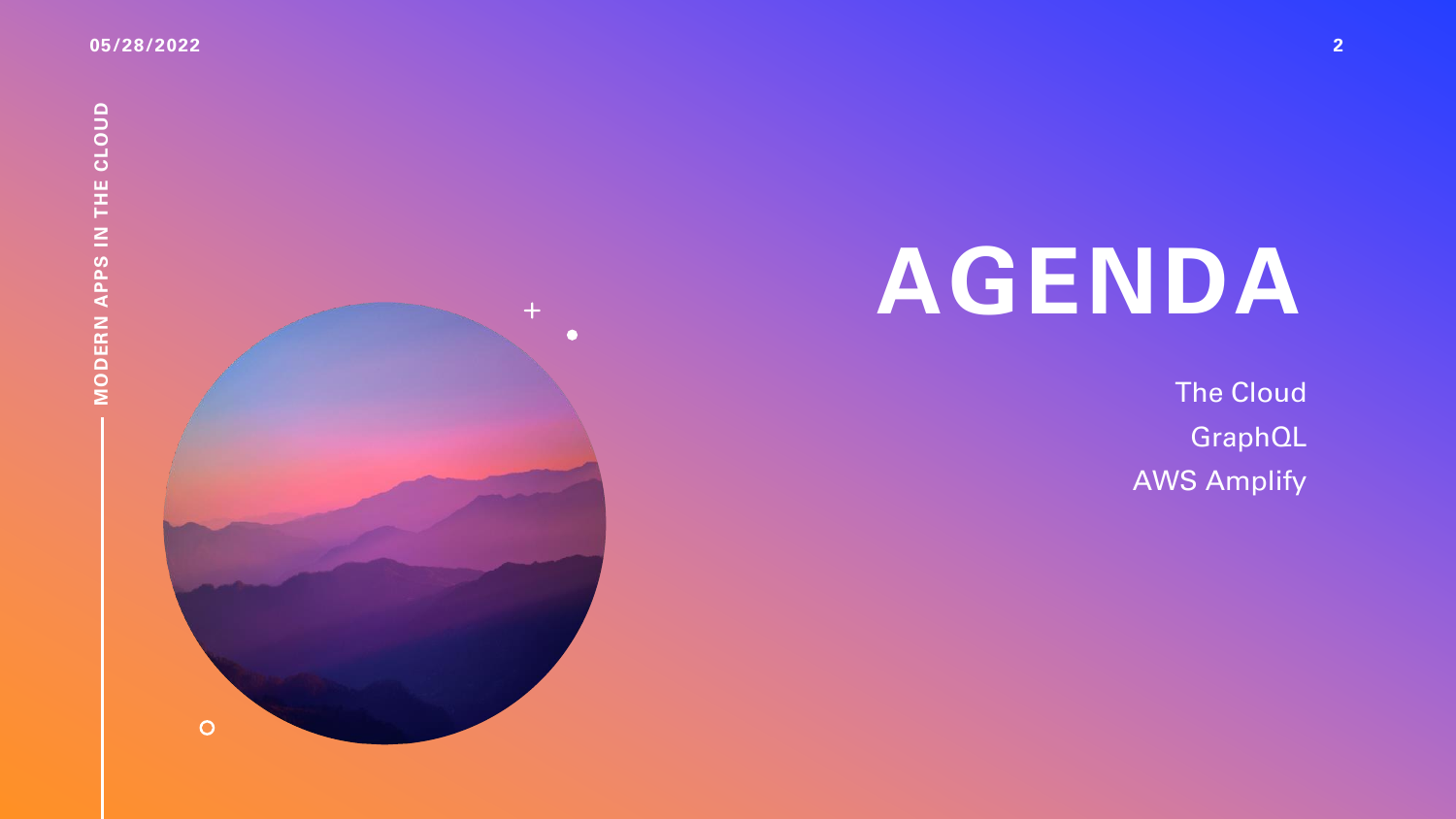# What is the cloud?

Everything in this world is a system. A system has inputs, does processing, and returns outputs just like a function.

Cloud is a bunch of services. Services are essentially just an API that takes your input, does something behind the scene, and as a result, you get what you want.

```
const AWS = require("aws-sdk");
```

```
const dynamodb = new AWS.DynamoDB(\{ apiVersion: "2012-08-10" \});
```

```
const scanParams = { TableName: tableName };
```

```
const allRecords = await dynamodb.scan(scanParams).promise();
```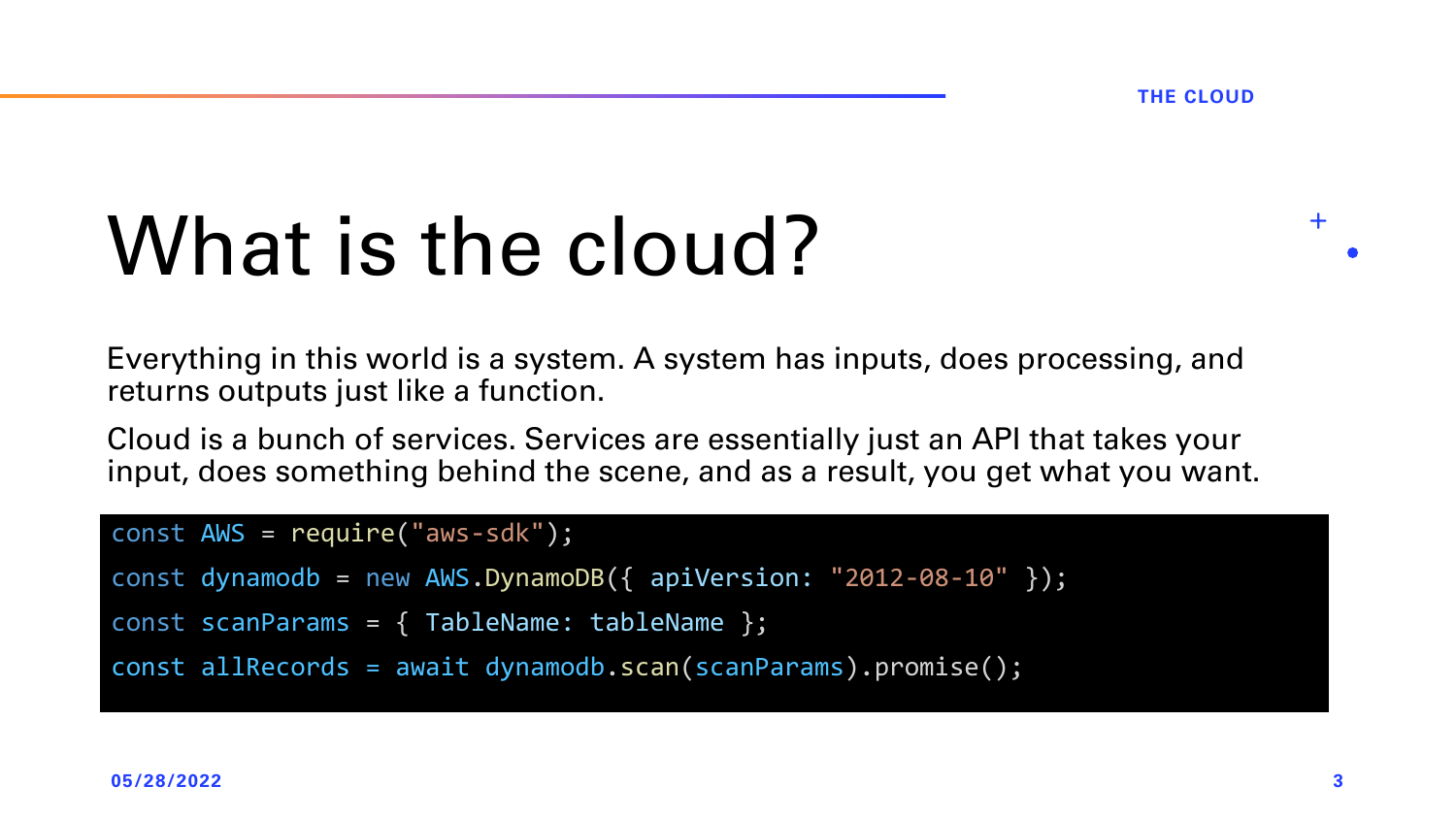### Benefits of the Cloud

- With the cloud, you **developer do less and achieve more**. The cloud provider (they are experts) deal with the technical problems. Developers contribute their time to develop business logic code. As a result, business grows faster.
- Clients won't see any interruptions. Because your applications **are always available** in multiple datacenter (or regions) and more **reliable**.
- There are a whole of bunch services that make your apps more **secure**, **performant**.

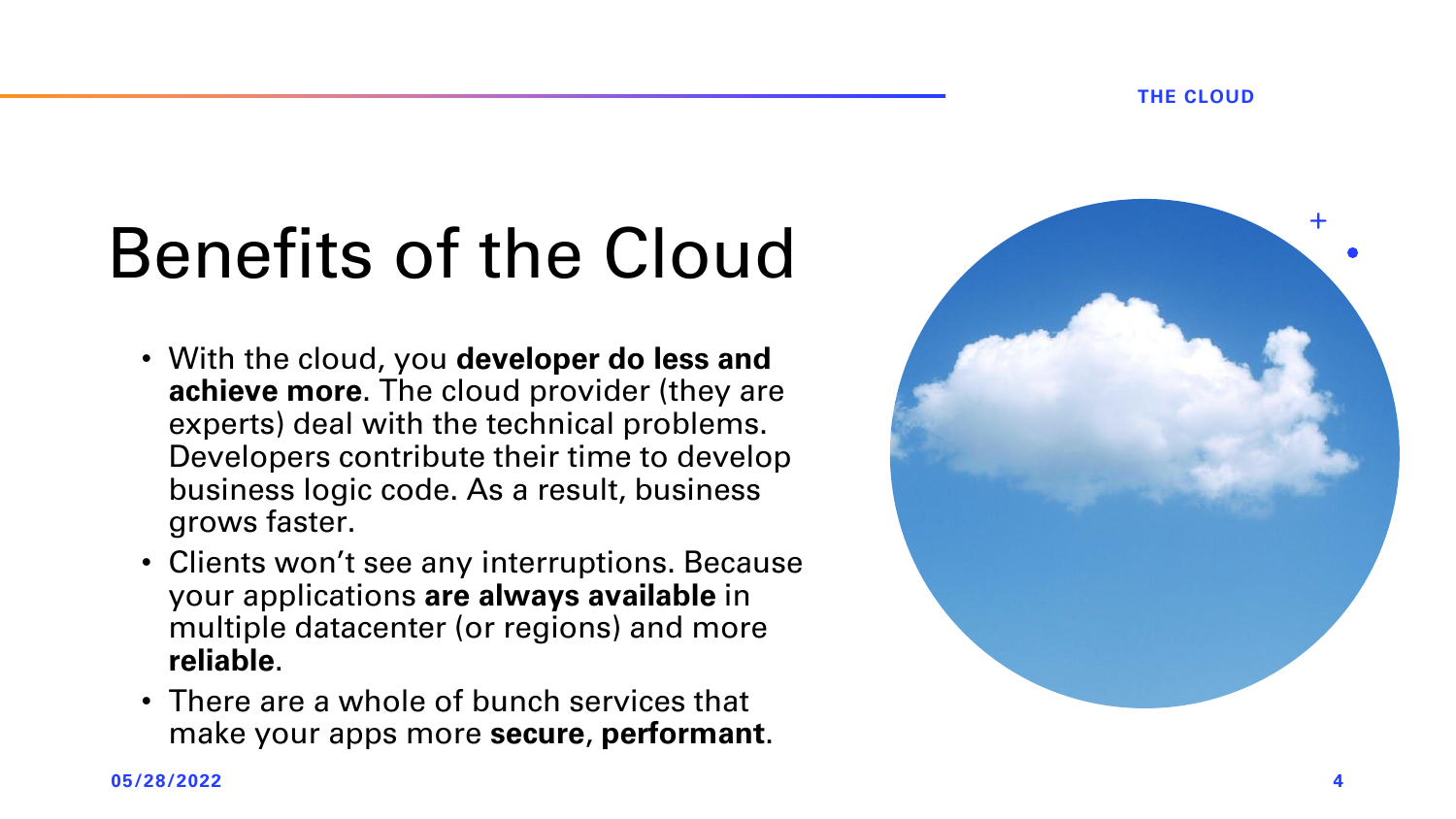### Cloud Models

|             | laaS<br>(Infrastructure as a<br>Service)                       | <b>CaaS</b><br>(Container as a<br>Service)    | <b>FaaS</b><br>(Function as a<br>Service) |
|-------------|----------------------------------------------------------------|-----------------------------------------------|-------------------------------------------|
| App runs in | virtual machines                                               | container                                     | the cloud                                 |
| You manage  | a lot of things<br>(networking, OS, library,<br>environment, ) | a few things<br>(your image)                  | only your business<br>code                |
| Scales in   | a couple of minutes                                            | a minute                                      | a second                                  |
| Costs       | a lot (charges every<br>minute + additional cost)              | Depends if cluster is<br>on EC2 or serverless | least expansive                           |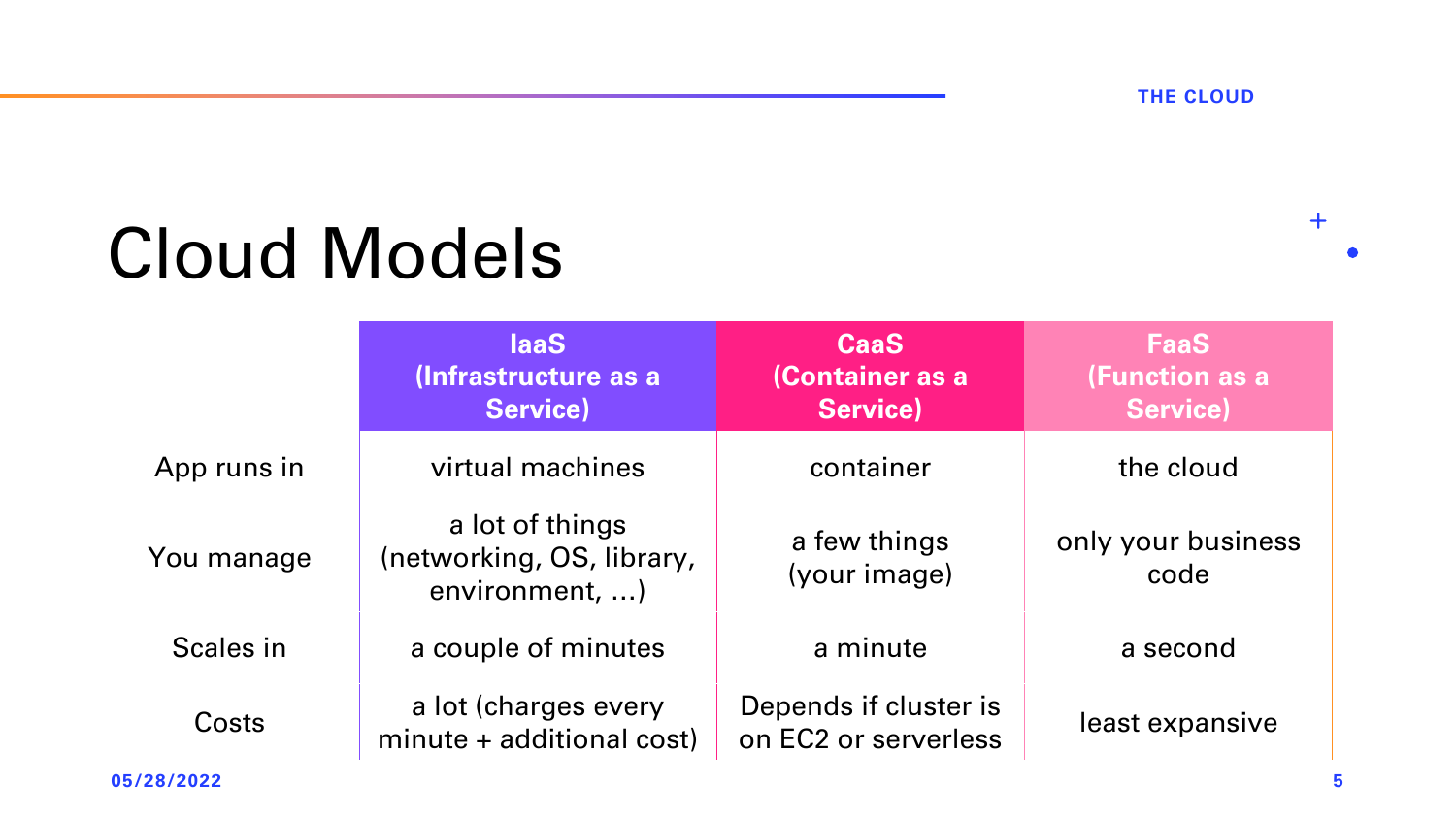#### Where to get started with the cloud?

- Pick one cloud provider and learn [the most important core services](https://www.youtube.com/watch?v=B08iQQhXG1Y). Once you learned one cloud, you can learn others easily. Because concepts behind the scene are similar.
- Don't directly jump on the IaaS model (virtual machines). You won't really get the benefits of the cloud. Start your side project using serverless services and tools like AWS amplify. It is cost-effective, easy to start, development is faster, and so on. Once you got the taste of the serverless services. You will never go back to managing virtual machines and configuring servers.
- [Do the certificates](https://digitalcloud.training/). Companies appreciate that. Start with the cloud practitioner.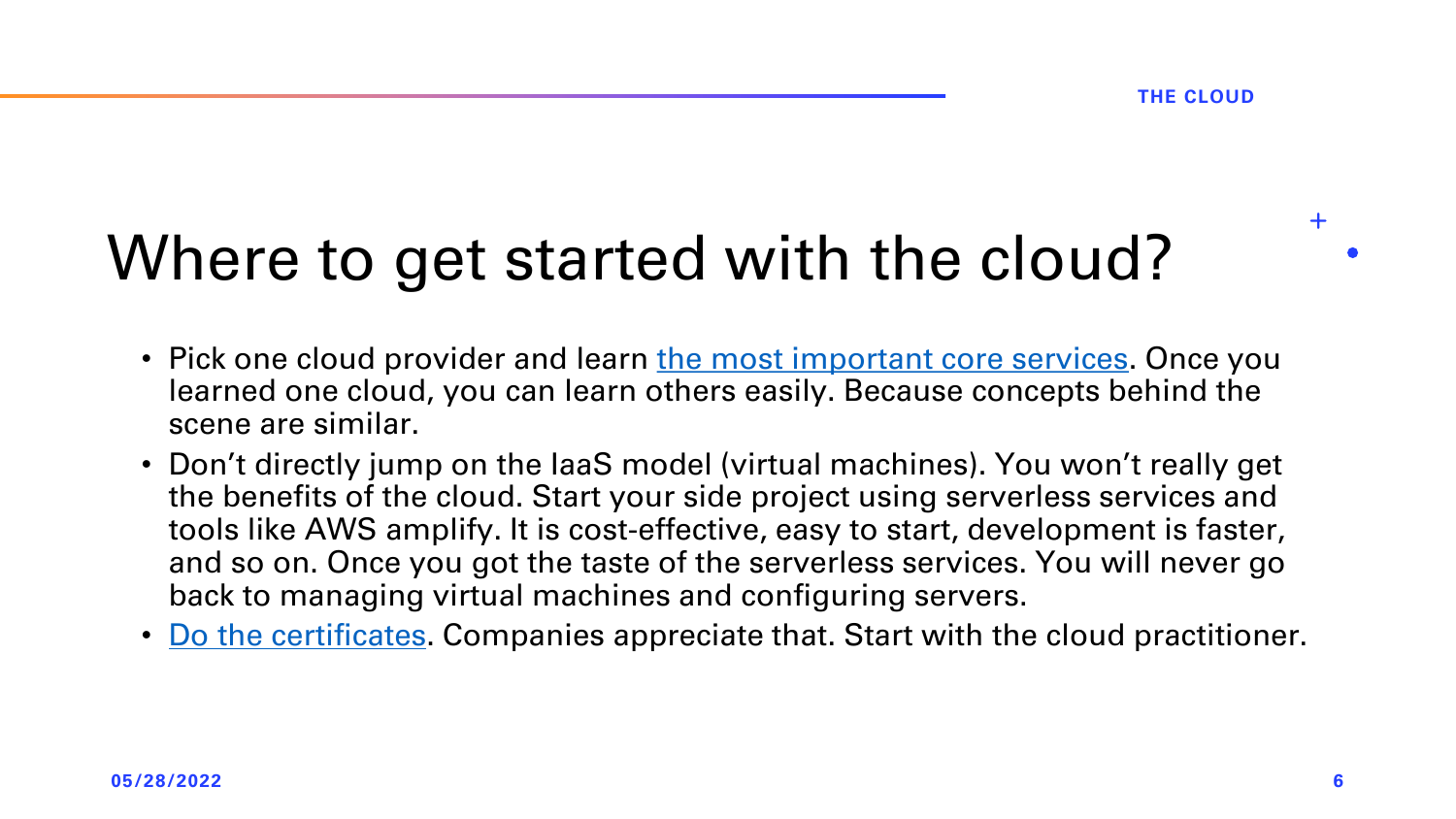**GRAPHQL**

### What is GraphQL?

It is a query language for APIs. Gives clients the power to ask for exactly what they need and nothing more. Benefits are:

- Cleaner and less complex front-end code.
- Best practice is to do as less as API calls from your front-end. With GraphQL, you can get all the required data on the page in one shot. Hence, it improves performance.
- You can specify what attributes you need, so small data is transferred over the network.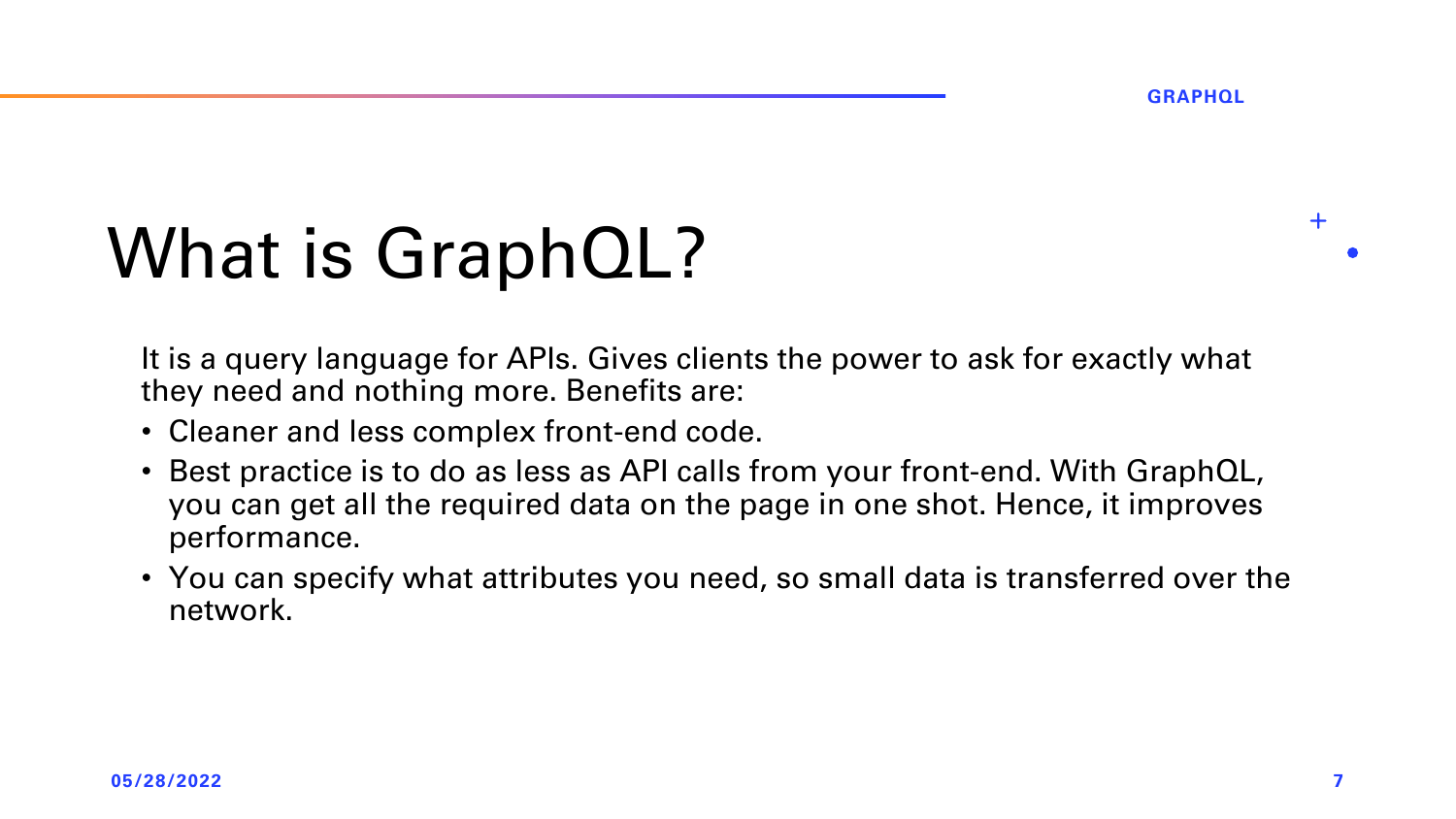### GraphQL components

• Schema - A description of the data.

• Resolvers - A resolver is a function that's responsible for populating the data.

| Describe your data                                                 | Ask for what you want                           | Get predictable results                                |
|--------------------------------------------------------------------|-------------------------------------------------|--------------------------------------------------------|
| Project<br>name: String<br>tagline: String<br>contributors:   User | ie: " <b>GraphQL"</b> ) {<br>project<br>tagline | 'project": {<br>"tagline": "A query language for APIs" |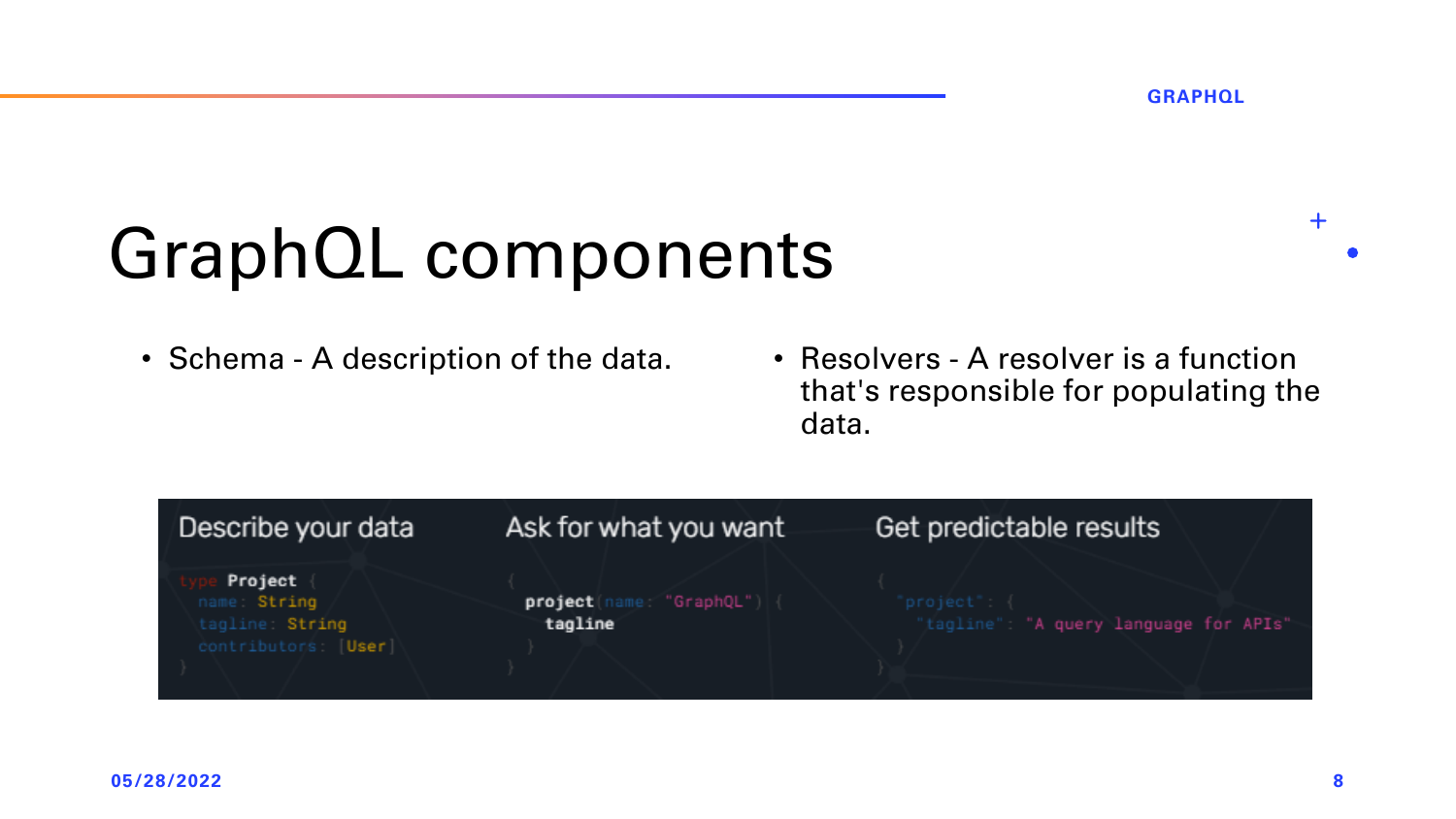

# **DEMO**

 $+$  $\circ$  $\bullet$ 

GraphQL in action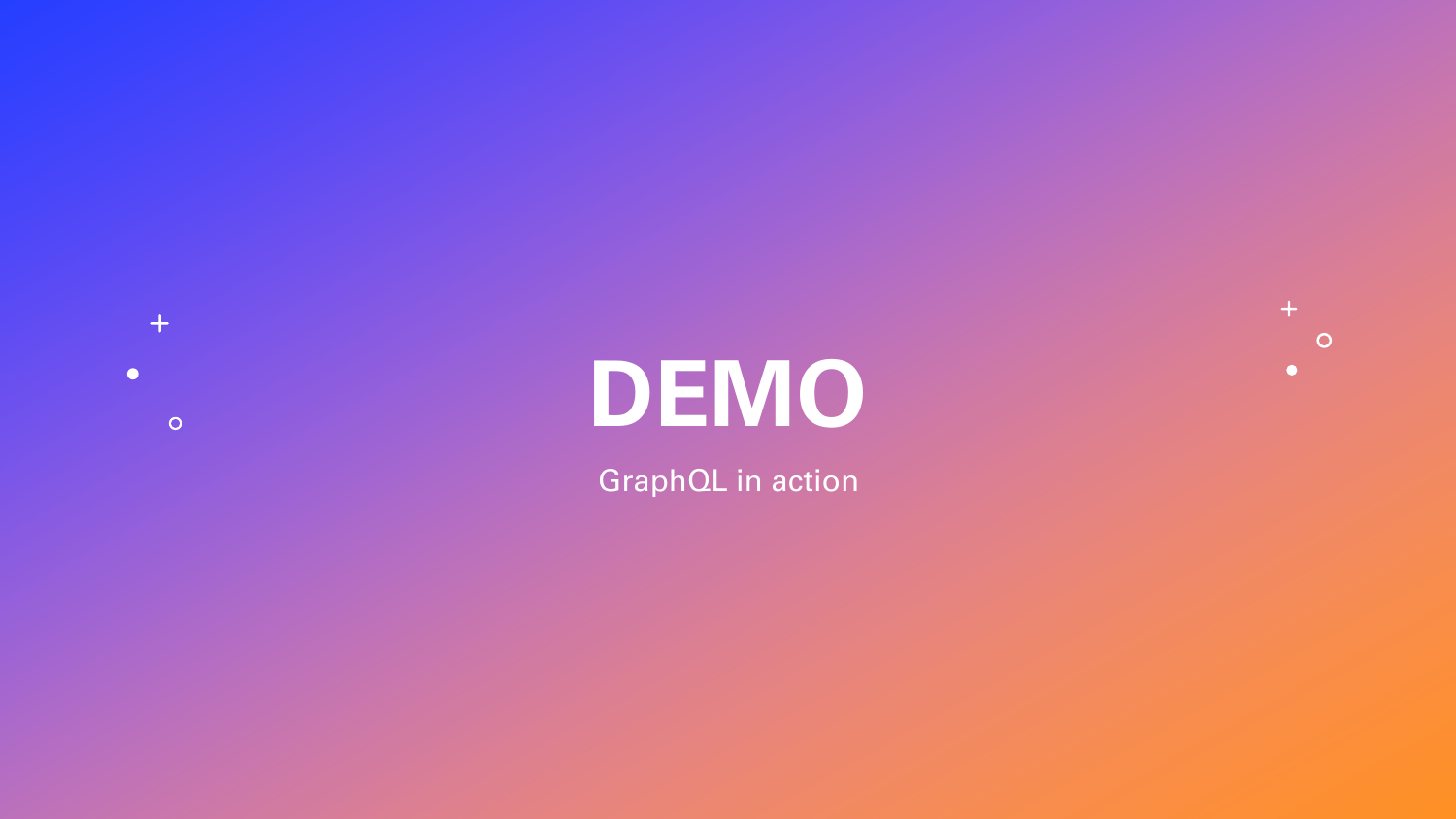## What is AWS Amplify?

Comprehensive tool to build full-stack web and mobile apps faster. Easy to start, easy to scale. Components are:

- Database (DynamoDB) –NoSQL DB.
- Object storage (S3) Image, video, file storage.
- Custom logic (Lambda) Serverless function.
- User management (Cognito) Sign in, sign up, JWT token generation, MFA.
- API (AWS AppSync or API Gateway) GraphQL or REST API.
- CDN (CloudFront) Deliver static contents faster all over the world. It also creates a CI/CD pipeline for you.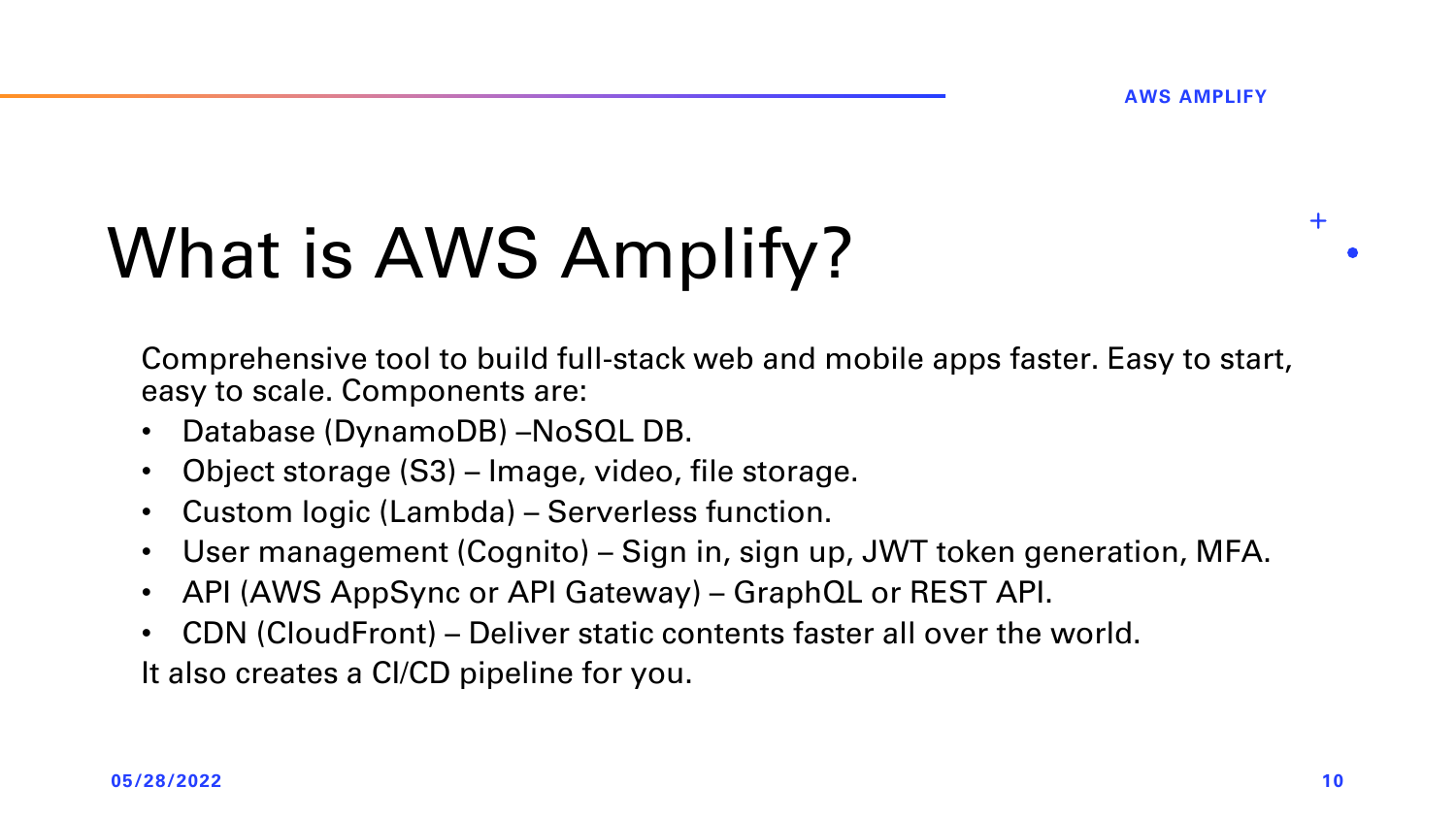## NoSQL DB and DynamoDB

- If your app needs hyper scaling, use NoSQL. Supports trillions of transactions a day.
- More performant. 2-digit millisecond. You can add an accelerator, so latency is microsecond.
- Faster development. No schema. Less management. Just create a table.
- Cheaper.
- Highly available and fault-tolerant as it runs on many servers in the cloud (distributed system).
- Newer NoSQL DBs support transactions.
- Other DynamoDB features are Global tables, Streaming. Export data to another data source (such as Data Lake). Normalize and analyze with SQL using analytical services.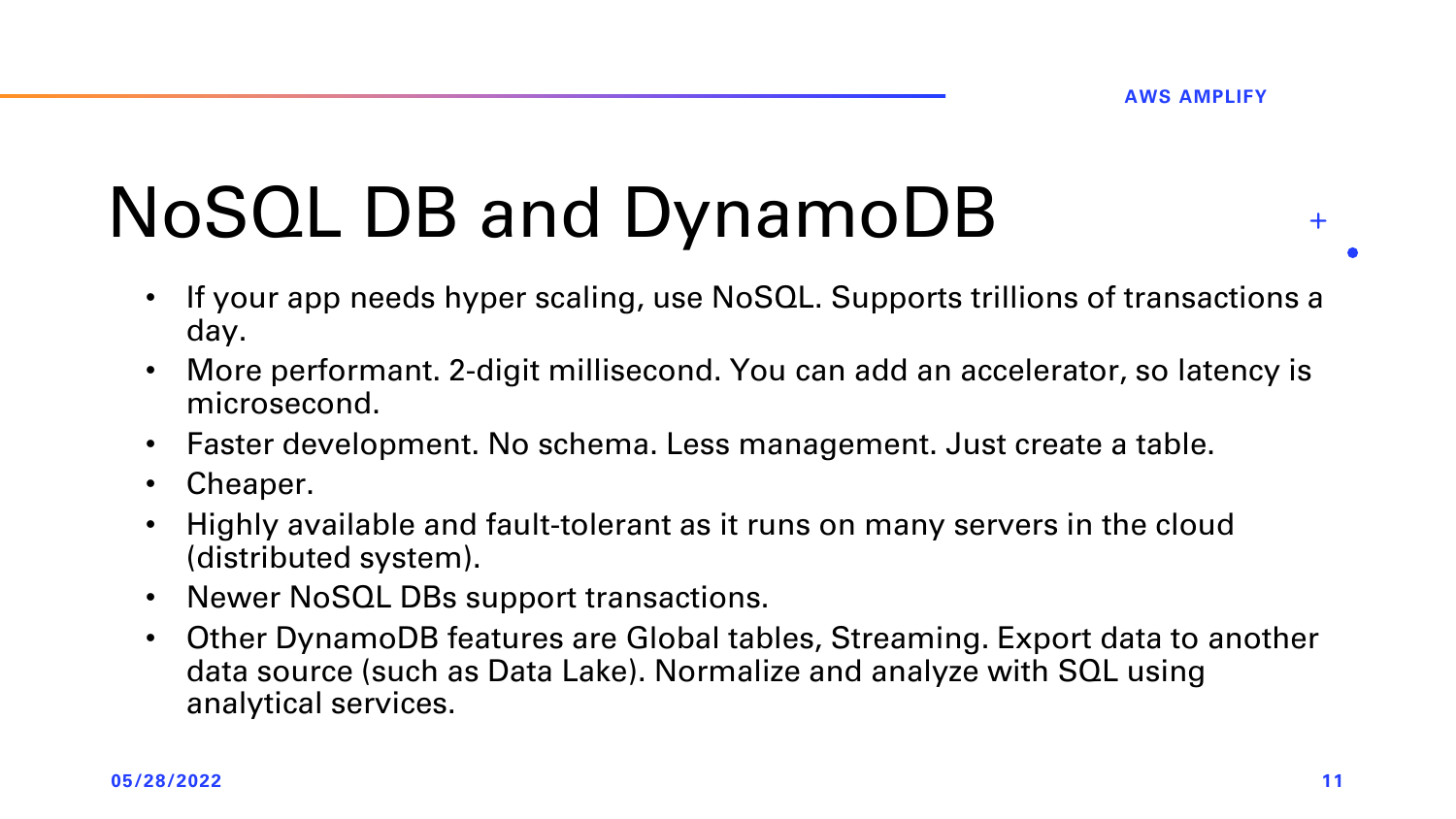

 $+$ 

 $\circ$ 

 $\bullet$ 

 $+$ 

 $\bullet$ 

 $\circ$ 

Building a demo app using AWS Amplify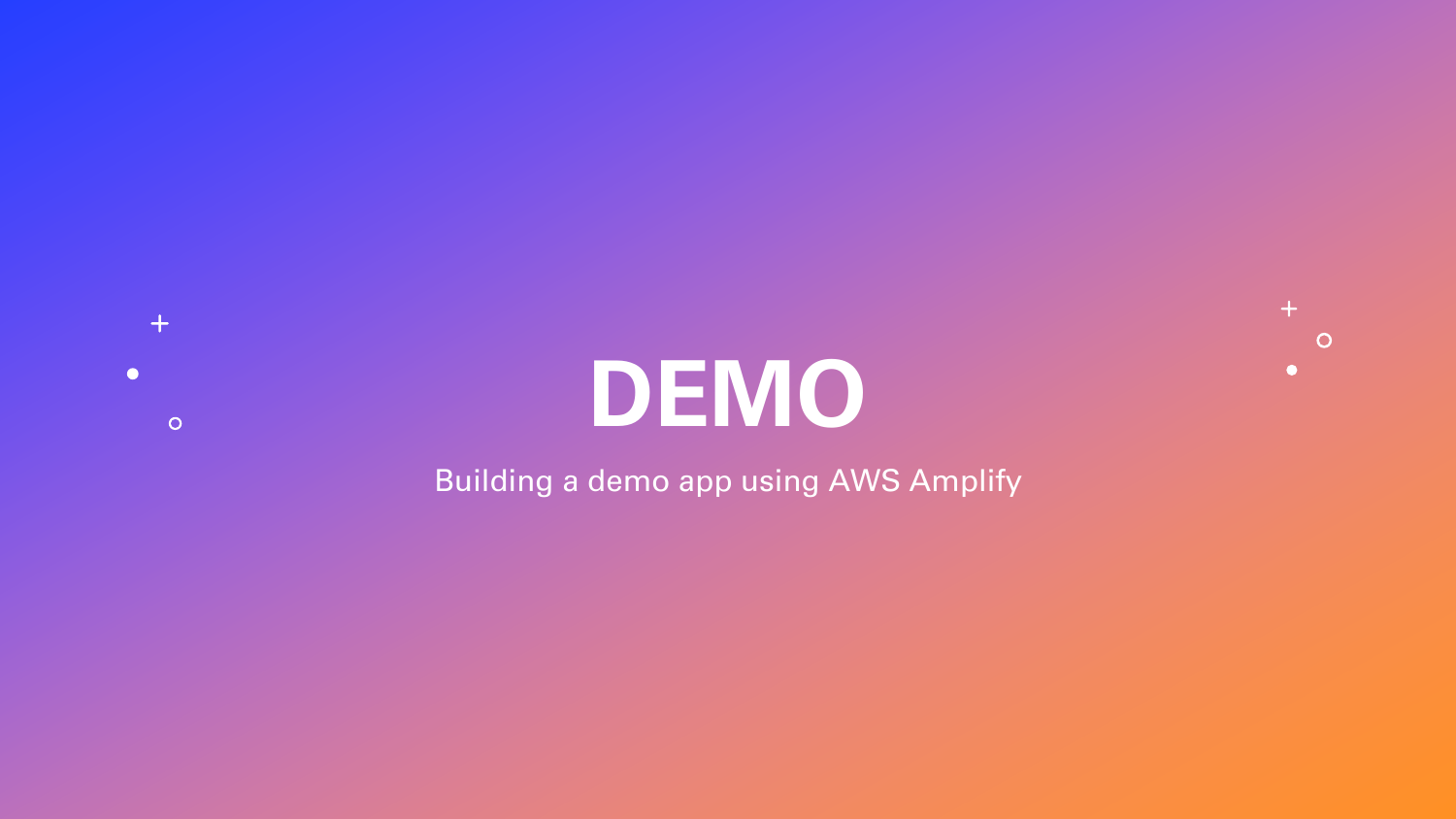- Architecture for a typical application created with AWS Amplify.
- Serverless. Low management overhead.
- Secure.
- Highly scalable.
- Cost effective.
- Performant.

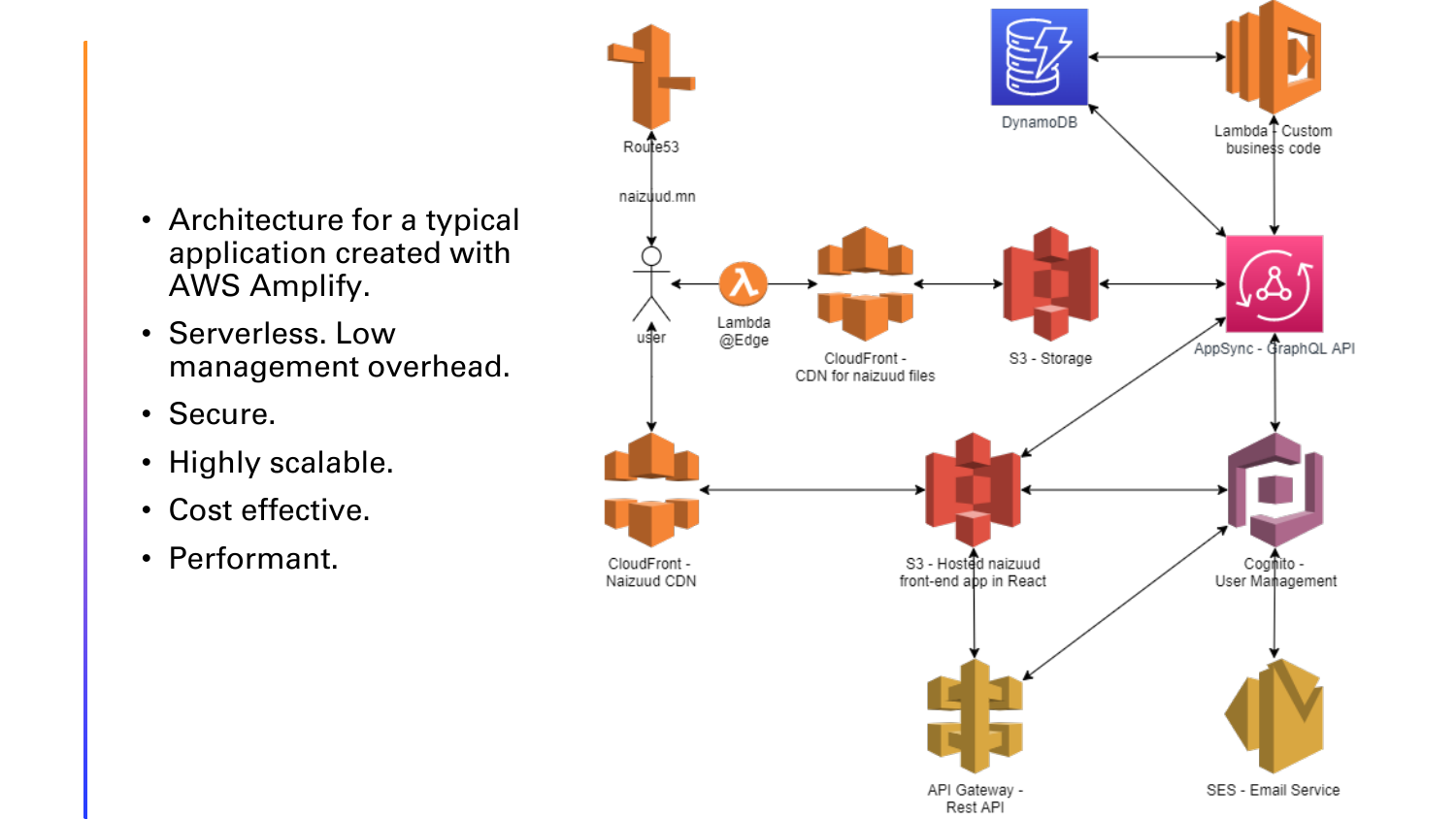#### React

- Spread operator, destructuring, and array functions are commonly used.
- Components are isolated, independent and, reusable HTML code.
- State Data inside the component. Treat as immutable.
- Props Data passing from parent to child. Immutable. Can be functions. You probably need global state management tools like React Context or Redux. Or simply use LocalStorage.
- HOC adds features to your component.
- Need to call an API? Do it in componentDidMount.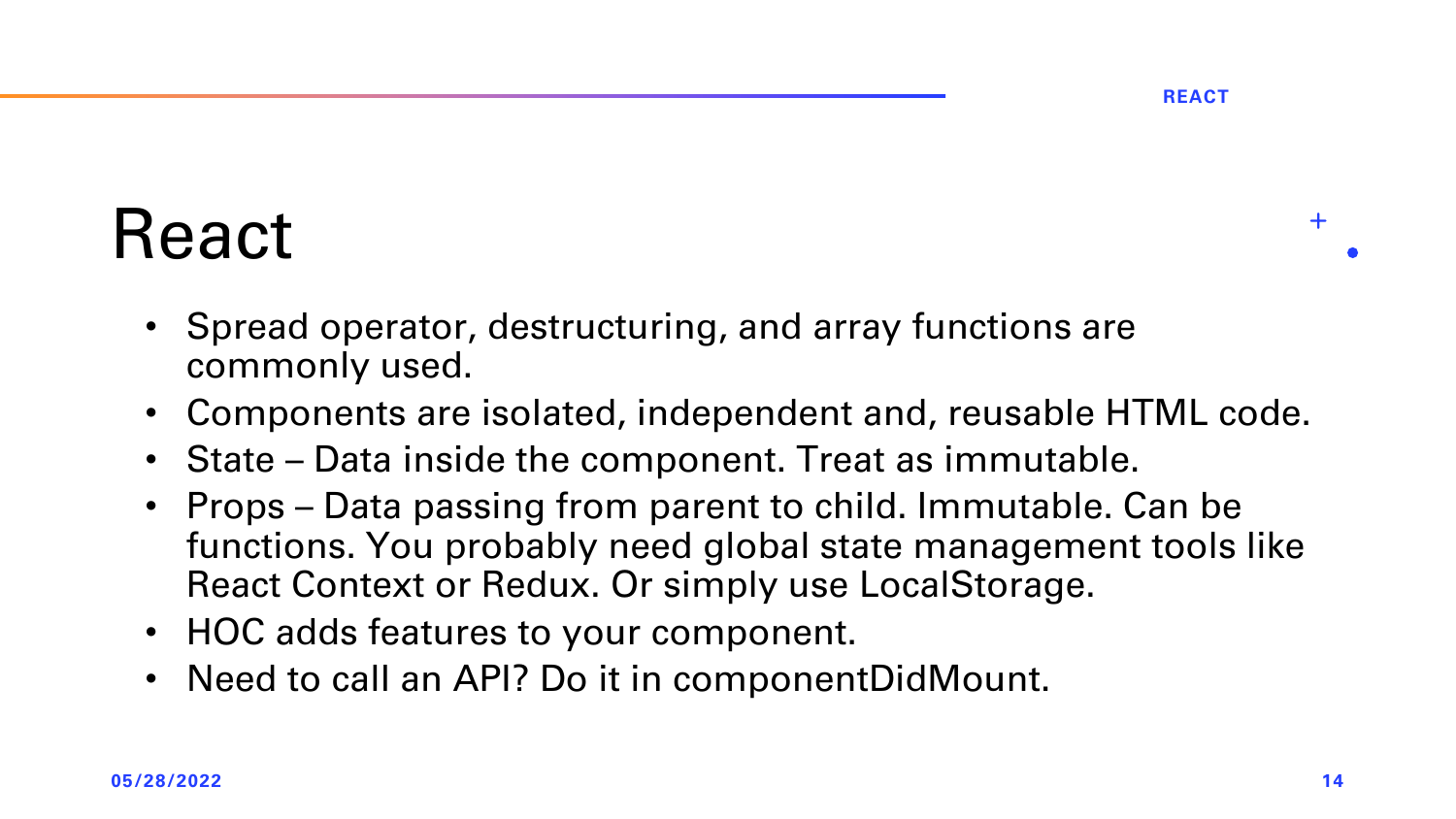**REACT**

### Best practices in React

- Use hooks and functional components.
- Utilize PureCompoents, overwrite componentShouldUpdate, React.memo to prevent unnecessary re-rendering.
- Use LocalStorage to cache it on the client-side and eliminate number of API calls.
- Use composition to reuse your code.
- Make as less as API calls if possible from your front-end app.
- Set and show successful states first. Then make the API call asynchronously.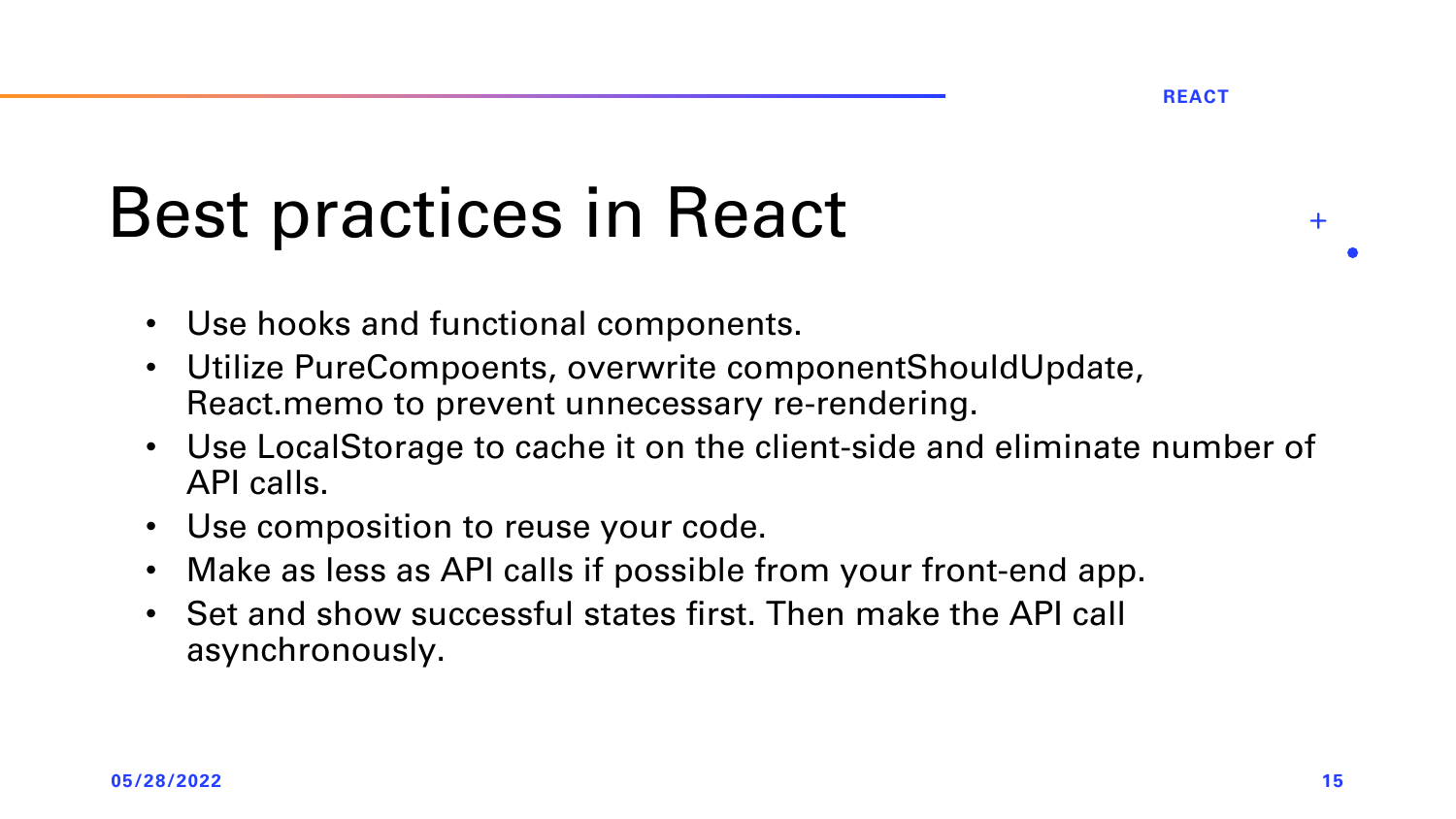



# Summary

- Cloud is inevitable and has many benefits. Keep learning and using it.
- Serverless and low-code software development is a great choice for small businesses and side projects.
- Infrastructure as Code (IaC) is the wand to create resources in the cloud and govern it properly.
- Component-driven libraries and frameworks are trending when building front-end apps.